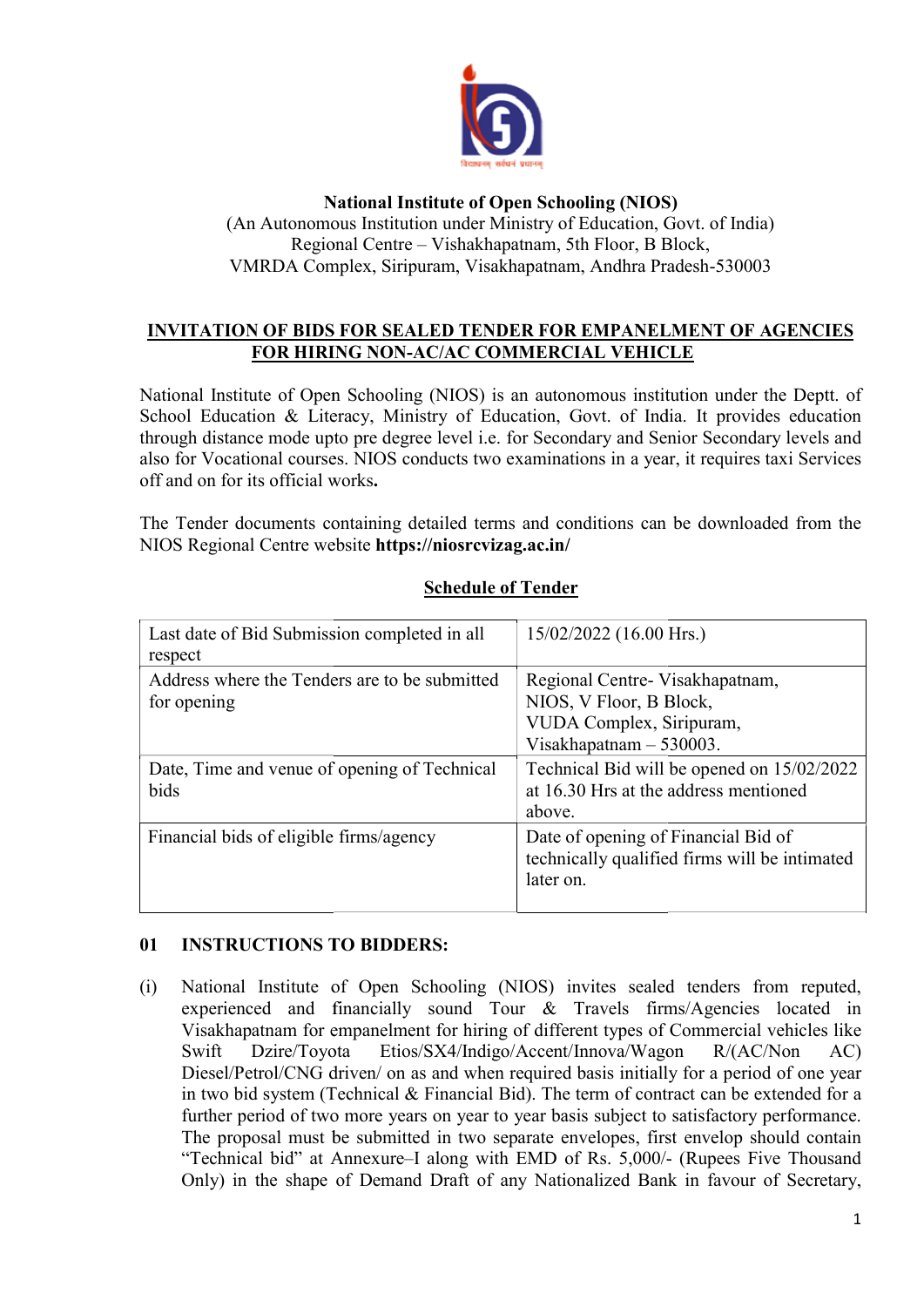NIOS payable at Visakhapatnam along with all supporting documents for Technical qualification of the firm/agency and second envelop should contain "Financial Bid" at Annexure-II and clearly marked so on the cover/envelope respectively. Both the envelope should be sealed properly and submitted in a bigger single cover superscribed "Tender document for empanelment of agencies for hiring NON-AC/ AC Commercial Vehicle" for NIOS, Regional Centre Visakhapatnam addressed to:

The Regional Director, Regional Centre, National Institute of Open schooling (NIOS) V Floor, B Block, VMRDA Complex, Siripuram, Visakhapatnam - 530003

The Tender may be dropped in the sealed tender box meant for the purpose kept at Security point, Regional Centre, National Institute of Open schooling (NIOS), V Floor, B Block, VMRDA Complex, Siripuram, Visakhapatnam - 530003 on or before last date of bid submission.

- (ii) The tender document can be downloaded free of cost from the website of NIOS RC Visakhapatnam i.e. https://niosrcvizag.ac.in/ as well as from Central Public Procurement Portal i.e. www.eprocure.gov.in
- (iii) The tender document can also be obtained free of cost from the Security Point. Regional Director, Regional Centre, National Institute of Open Schooling, V Floor, B Block, VMRDA Complex, Siripuram, Visakhapatnam – 530003 on written request from the agency on its letter head.
- (iv) The EMD of the successful tenderer will be retained for the period upto the deposit of performance Security deposit and thereafter on the request of bidder EMD will be refunded without any interest and the EMD of unsuccessful tenderer shall be returned by NIOS in due course of time.
- (v) The intending tenderers may note that the Financial Bids of only those bidders shall be opened who qualify in the Technical Bid. In the absence of EMD the technical bid will not be considered and summarily be rejected for financial bid.
- (vi) Bid shall remain valid for 90 days beyond the closing date of the tender. In no case should there be any change in the format of Technical and Financial Bid. Please note that the bids submitted in the proforma other than the proforma provided for the purpose, will be rejected summarily.

## 02 SCOPE OF WORK:

NIOS, Regional Centre -Visakhapatnam requires commercial vehicles on hire basis from the Taxi Operators/Agencies for the Official use for its Officers as well as for conduct/supervision of public examinations, outside Experts who are called to attend Meetings, Seminars, Workshops, etc. Only reputed, experienced and financially sound Tours & Travels firm /Agencies having experience in the tours and travel business and competent to provide requisite numbers of commercial vehicles are required to apply. The type/make of vehicle to be hired shall be at the sole discretion of NIOS, RC- Visakhapatnam. The firm should possess commercial vehicle of any type i.e. Swift Dzire/Toyota Etios/SX4/Indigo/Accent/Wagon R/ Innova which may be registered in the name of bidding firm or in the name of bidding firm's owner.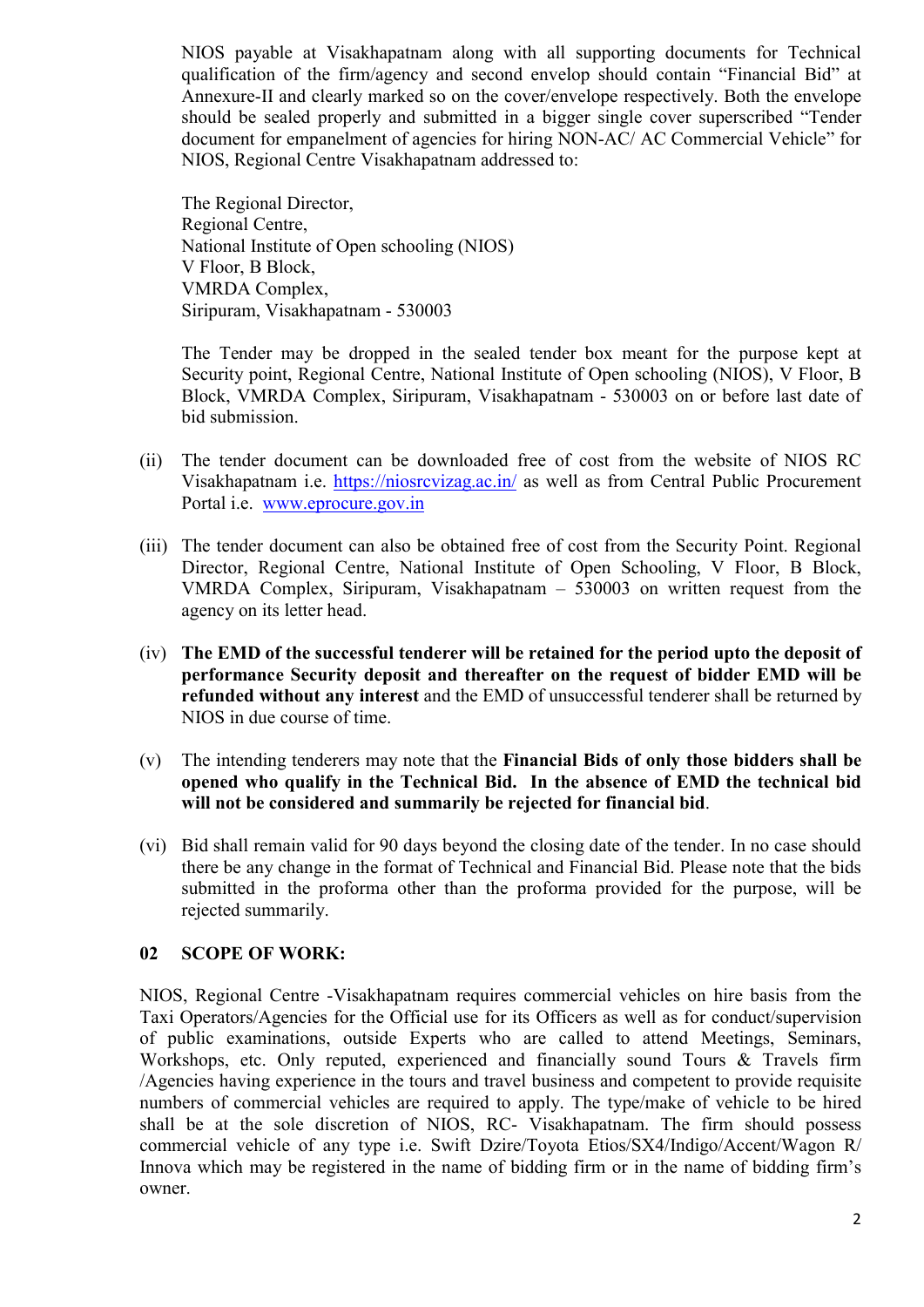NIOS, Regional Centre - Visakhapatnam proposes to create panel of transporters to provide commercial vehicles for the use of Office of the NIOS, RC- Visakhapatnam through open tender and herewith invite tenders under two bid system in sealed covers from reputed, experienced and financially sound Tours & Travels firm/Agencies. Of these, lowest rate received in each will be picked up and after due approval will be offered to all technically qualified Firm/Agency in panel.

Vehicles will be hired by NIOS, RC - Visakhapatnam as per actual requirement irrespective of day and night. Area of field duty will be throughout Visakhapatnam and all over Andhra Pradesh. Taxi Operators/Agencies will ensure that taxes, if any, must be paid for the vehicle being sent to adjoining areas and out station for NIOS. There is no commitment from the NIOS, RC- Visakhapatnam regarding the number of vehicles to be hired or minimum kms. to be run in case it is hired.

The vehicle should report to the place of requirement as per directions of the NIOS, RC-Visakhapatnam. There will be no dead mileage. The kilometer for the purpose of 'vehicle run' and 'hours of duty' shall be reckoned from the point of reporting for duty and to the point of vehicle released. No mileage will be allowed to Drivers for lunch/breakfast or for drawal of petrol/diesel/CNG, etc.

## 03 ELIGIBILITY CRITERIA:

- 1. The Bidder should be a bonafide firm/ company registered under relevant law/rules of the Government and the bidder must have Commercial Taxis registered in the name of firm/owner.
- 2. The firm/ company should be registered with GST authority.
- 3. The firm should have atleast average annual turnover of Rs. 3 Lakhs per annum during 2019-20 and 2020-21. Documents in support of turnover (along with Income Tax & Service Tax Returns, GST of the relevant years) are to be enclosed with the technical tender.
- 4. The firm should have such experience of having successfully completed similar works mentioned in para one of Terms and Conditions during last 2 years.

## 04 TERMS & CONDITIONS OF THE CONTRACT:

1) Definition of similar work: The words "Similar Work" shall mean the experience in providing commercial vehicles to Govt. Departments/ Public Sector Undertakings/ Companies.

The NIOS may require commercial vehicles on as and when required basis. However, the demand may vary from time to time particularly the demand of vehicles may increase at the time of Public exam and workshop/Seminar/meeting etc.

- 2) The commercial vehicles like Dzire/Indica/Wagon R/ i10/Innova may be required. The number of vehicle may increase or decrease at the discretion and strict requirement of the NIOS, Regional Centre (RC). The type/make or vehicle to be hired will be the sole discretion and need of the NIOS, Regional Centre (RC).
- 3) Tender document should be filled properly, signed and stamped wherever asked.
- 4) The garage of the firm should be located within a periphery of 10 Kms radius in Visakhapatnam covering all the areas of Visakhapatnam.
- 5) The contracting firm will be solely responsible for strict compliance of all the Rules and Regulations notified by Govt. of Andhra Pradesh or other Government agencies from time to time for plying of commercial vehicles.
- 6) There will be no dead mileage. The kilometerage for the purpose of "vehicle run" and "hours of duty" shall be reckoned from the point of reporting for duty to the point of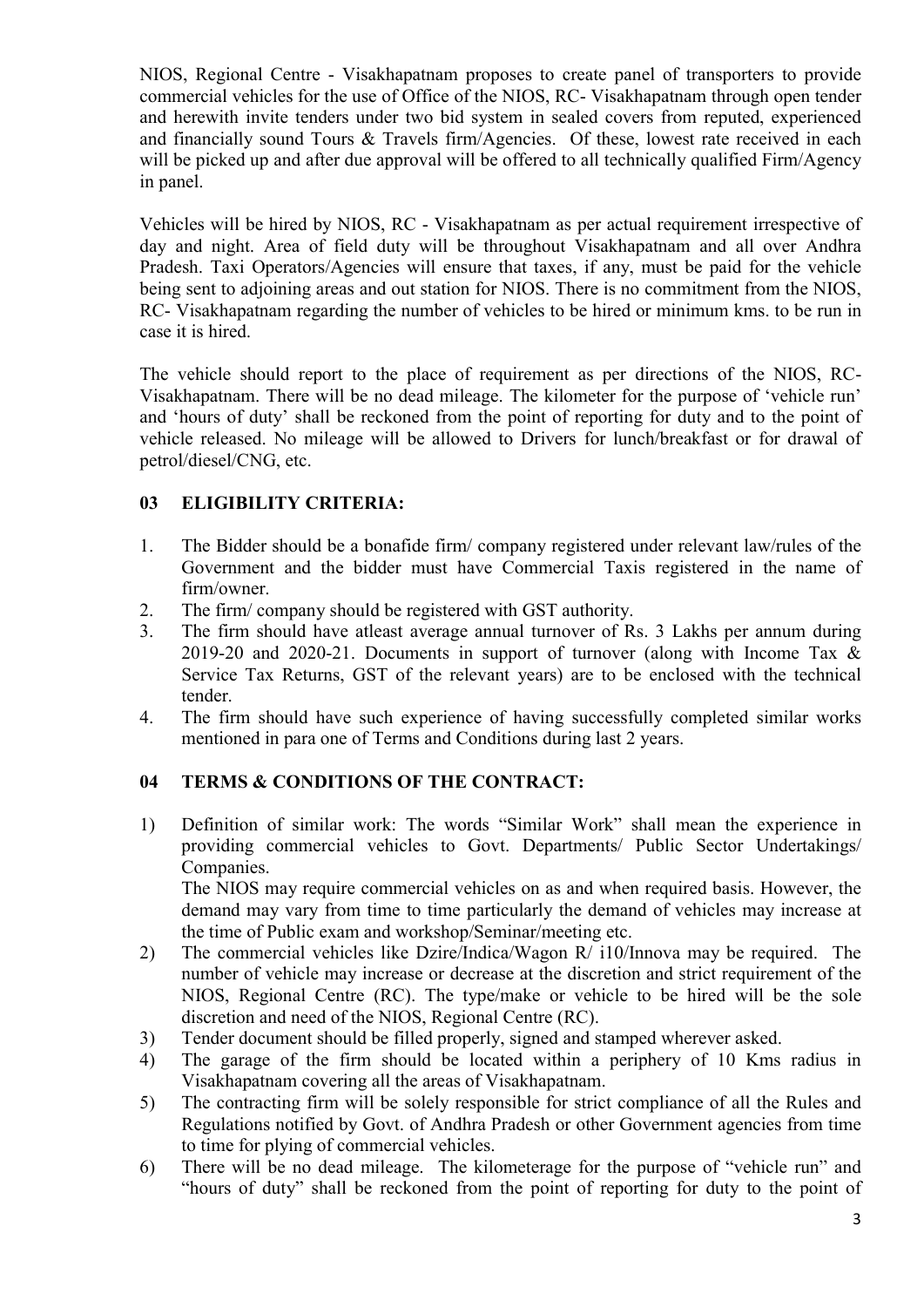vehicle released. No mileage will be allowed to drivers for lunch/breakfast or for drawl of petrol/diesel/CNG etc.

- 7) The commercial vehicles should be in perfect working condition and should be well maintained during the contract period. None of the commercial vehicles supplied should be registered prior to 2015. Bids must be accompanied with copies of RCs of commercial vehicles of required class only.
- 8) The firm should have 2 years of experience in tours and travel business in providing commercial vehicle in the Government Sector/ PSUs and Companies and should have an annual minimum turnover of Rs. 3 Lakhs or more for the last 2 years. Experience and performance certificate from firms the transporter has worked, should be enclosed alongwith the Technical bid of tender documents.
- 9) The firm should possess any commercial vehicles i.e. Dzire/Indica/Wagon R/ i10/Innova which may be registered in the name of the bidding firm or in the name of bidding firms's owner.
- 10) The commercial vehicles provided should be in excellent condition mechanically as well as get-up wise i.e. outer body/ upholstery etc. should be decent looking.
- 11) The owner/firm should be in a position to provide commercial vehicles on short notice as and when needed.
- 12) The drivers of the commercial vehicles should be professional drivers and should be fully conversant with the routes of Visakhapatnam especially outerside Visakhapatnam and surrounding areas and should possess valid driving license to drive the commercial vehicles in their names. The drivers will always be decently dressed in uniform and courteous. The Drivers must be proficient in speaking local languages, well mannered, courteous with proven integrity, healthy personal habits and should always carry a mobile phone with him. Drivers not found upto the mark as per above condition or in the event of misbehavior on the part of drivers, the NIOS may impose penalty as deemed fit on the firm.
- 13) The owner/firm should be in a position to provide standby vehicle in case of any breakdown.
- 14) All expenses will have to be borne by the firm in case of breakdown of the vehicle provided. Immediate replacement of the breakdown vehicle will have to be provided.
- 15) In case a vehicle is requisitioned and the same does not reach at the appointed time and juncture, the NIOS will be free to call another vehicle from the open market and the expenses on this account will be deducted from the pending Bills/Security etc. Besides, a penalty of Rs. 500/- would be imposed for every such lapse.
- 16) The owner/firm should be available round the clock on his own direct telephone/mobile (office as well as residence) so as to respond to the call for taxies in emergent cases. The firm should also be able to provide commercial vehicles on Saturday/Sunday & Holiday, as per the requirement.
- 17) All the charges towards repair/servicing, salary of the Driver, Petrol/Diesel/CNG/ Road Tax/Registration Tax expenses, any other incidental expenses on operations & Maintenance of the hired vehicle would be borne by the firm.
- 18) The vehicle would be insured in all respects by the firm. In case of any accident or theft etc. all the claims arising out of it will be met by the agency and NIOS shall not be liable in any matter whatsoever.
- 19) The vehicle with the driver would be placed at the disposal of NIOS as and when required. NIOS would be free to use the hired commercial taxi in any manner for carrying officials, material etc. as per its requirements and the firm will not have any objection to it.
- 20) Jurisdiction for legal disputes, if any arising during the currency of the contract, will be settled in Visakhapatnam courts only.
- 21) Bidder may quote their unconditional rates strictly in the prescribed proforma for Financial bids.
- 22) No advance payment, in any case, would be made to the firm.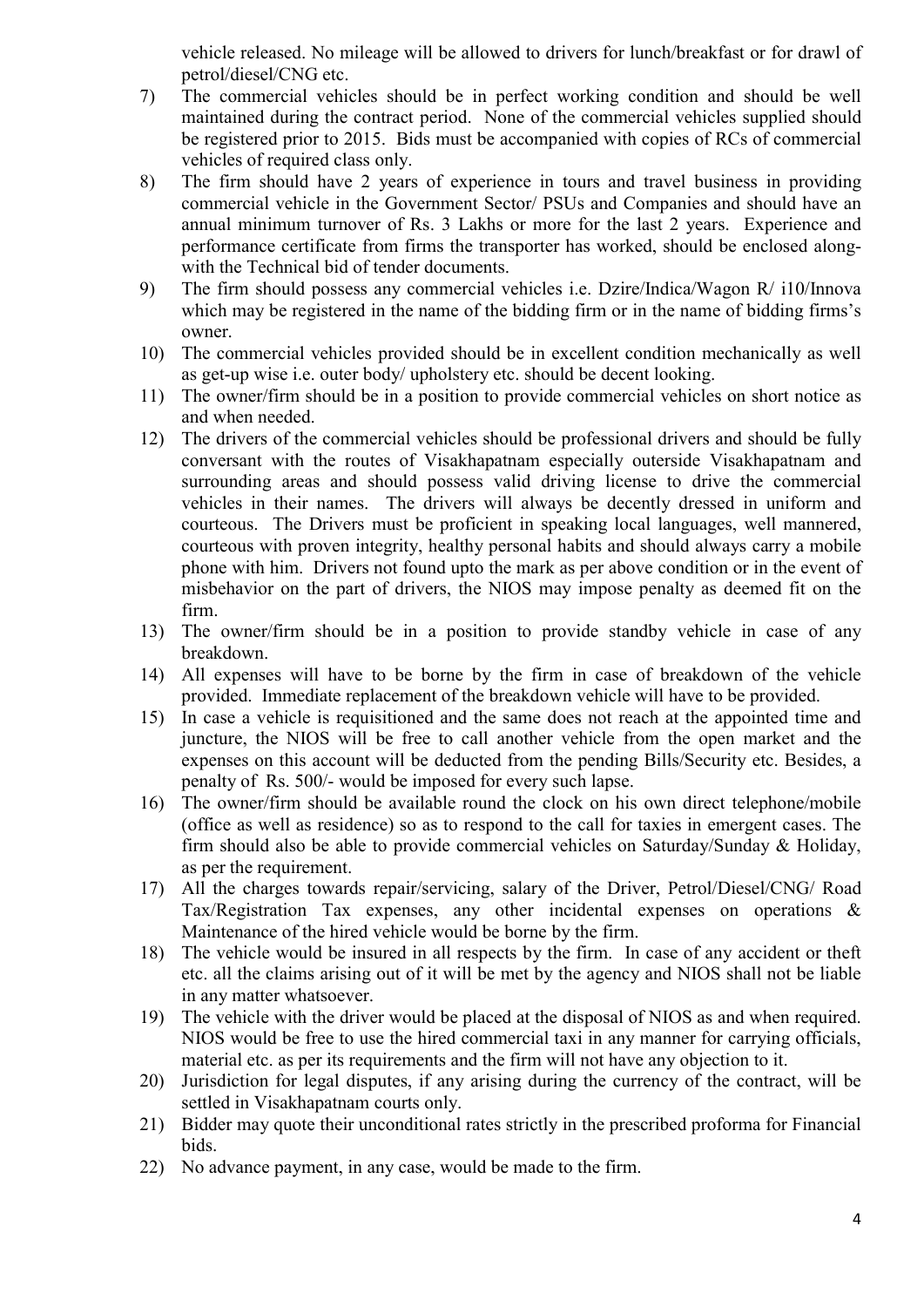- 23) The firm will obtain the duty slips every day duly signed by the user or will maintain the log book on daily basis as the case may be, duly signed by the users concerned.
- 24) The Bills along with signed duty slips or copies of the log book signed by the officers for hiring of vehicles would be submitted in the first week of the following month after the completion of the month for payment.
- 25) The tender has to be accompanied by an Earnest Money Deposit (EMD) of Rs. 5,000/- (Rupees Five Thousand Only) in the form of a Demand Draft from any commercial bank in an acceptable form in favour of the Secretary, NIOS, payable at Visakhapatnam. The successful bidder will have to deposit with the Performance Security Deposit of Rs.10,000/- (Rupees Ten thousand Only) to NIOS Regional Centre (RC)- Visakhapatnam, in the form of Account Payee Demand Draft/Fixed deposit/Bank Guarantee from any commercial bank in an acceptable form in favour of the Secretary, NIOS, payable at Visakhapatnam for the due fulfillment of the contractual obligations which is refundable without any interest on termination of the contract after deducting any penalty/ any liability of any kind imposed by NIOS on account of unsatisfactory services.
- 26) The EMD will stand forfeited if the successful bidder withdraws or on notifying the rates, refuses to accept the tender or violate any other terms & conditions or the tender.
- 27) The NIOS reserves the right to accept/reject any bid and to cancel the bidding process/contract at any time and reject all bids, at any time prior to placement of order, without thereby incurring any liability and assigning any reasons whatsoever.
- 28) Requirement for taxi may decrease or increase and NIOS is not bound to give any minimum guaranteed services to taxi operators so empanelled in NIOS RC-Visakhapatnam.

## OPENING OF TENDER:

Technical bid will be opened by the duly constituted Committee appointed in this behalf on date and time specified above in presence of the tenderer/their authorized representatives who wish to be present. No separate intimation will be sent for this purpose. Financial bid of those tenders, who have qualified in the Technical bid, will be opened separately and date of opening will be informed to the commercial tenderers accordingly.

The Regional Director, NIOS, reserves the right to accept or reject any or all the offers without assigning any reasons whatsoever. No agency shall have any right to claim for award of contract on the basis of his tender and rates quoted therein.

## AWARD OF CONTRACT:

NIOS shall have the right to award the contract of hiring of commercial taxi services to the selected agency(s) initially for a period of one year which shall be extendable further for a period of two more years on year to year basis on the same rates and terms and conditions if performance of the contractor is found to be satisfactory. However, firm will make request in writing for extending the period of the contract before expiry of the existing contract period.

NIOS shall also have the right to consider award of contract of hiring of commercial taxi services to such other agencies which did not participate in the tender process and are interested to provide taxi services to RC NIOS on the approved RC NIOS rates and terms & conditions. A request can be made to NIOS RC-Visakhapatnam alongwith Security deposit of Rs. 10,000/- (Rupees: Ten thousand Only) of any Nationalized Scheduled Bank subject to fulfillment of eligibility conditions as laid down in the tender documents and Technical bid proforma.

Rates finalized at the beginning of the contract shall remain in force throughout the contract period.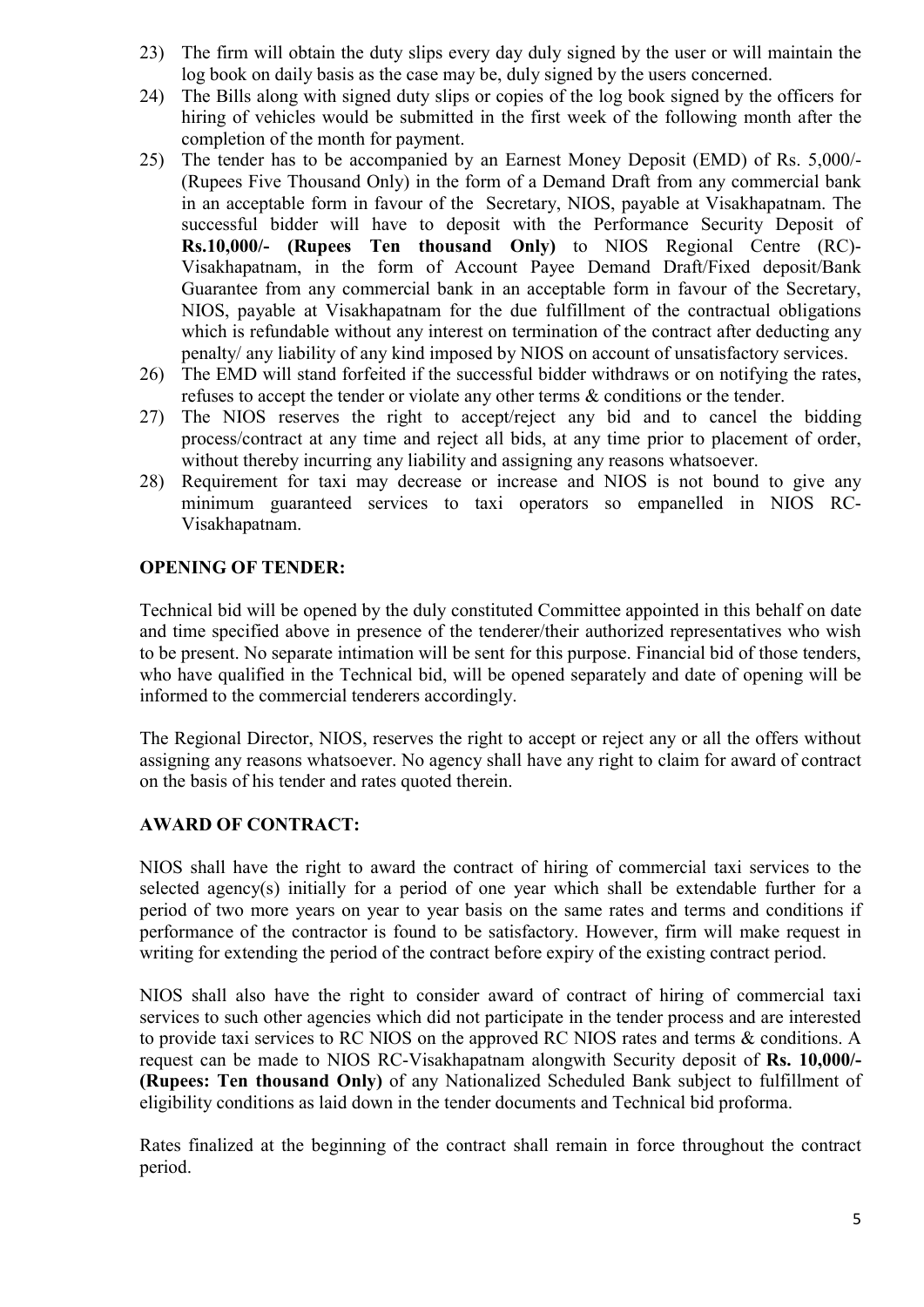## PENALTY:

- i. In case of delay in reporting, a penalty of Rs. 50/- per 15 minutes delay shall be imposed.
- ii. A penalty of Rs. 500/- per day per vehicle may be levied if any vehicle fails to meet the above terms and conditions on any day. Commercial taxis provided by the firm will be regularly inspected by nominated officers for the purpose and in case of noncompliance of any of the conditions, if brought to the notice by the users or the inspecting officer, a penalty of Rs. 500/- on each fault will be imposed.

In case abnormal irregularities/serious lapses, the matter may be referred to a Committee duly approved by the Competent Authority and decision of the RC NIOS in this regard shall be final and binding on the Taxi Operator(s)/Agencies.

## PAYMENT:

The payment will be made on monthly basis on submission of pre-receipted bill duly affixed revenue stamp along with GST no. of RC NIOS as well as of the firm on the printed bill proforma supported by duty slip(s) and duly signed by the user Official/Officers of NIOS along with details of journey claimed by the agency. In the absence of duty slip alongwith the bill, no payment shall be made for that bill.

No advance payment, in any case, would be made to the agency.

## ARBITRATION:

Any dispute between the Taxi Operator(s)/Agencies and his Driver/employees will be resolved by the agencies without any involvement of RC NIOS in any manner without prejudice to the right of RC, NIOS.

If any dispute arises between the parties regarding the terms & conditions in relation of the contract and execution thereof, the matter shall be referred to an Arbitrator(s) as may be appointed by the RC, NIOS for Arbitration & Conciliation Act, 1996. The Taxi Operator(s) shall not question the decision of the Arbitrator(s) on the ground that the Arbitrator(s) is/are Government Servant(s). The decision/award of the Arbitrator(s) shall be final and binding on both the parties.

## PRICES:

The contract charges include charges of Driver(s), repair and maintenance of vehicle(s), cost of petrol/diesel, insurance of taxi, etc., and any other incidental expenses.

Actual parking charges, toll taxes, entry taxes/inter-state for journeys/service taxes will be reimbursed along with the hiring charges claim bill, on production of original receipts.

No request for escalation of rates would be entertained for whatsoever reasons, during the contract period.

## OTHER TERMS & CONDITIONS OF CONTRACT:

All requirements under various statutory levies including Contract Labour Act, Transport, Insurance, Income tax and Service Tax, etc. must be complied by the Taxi Operator(s)/Agencies. The Agency shall be responsible to pay all tax dues/amount directly as decided by court or law under the rules, etc. RC, NIOS shall have no concern about such payments.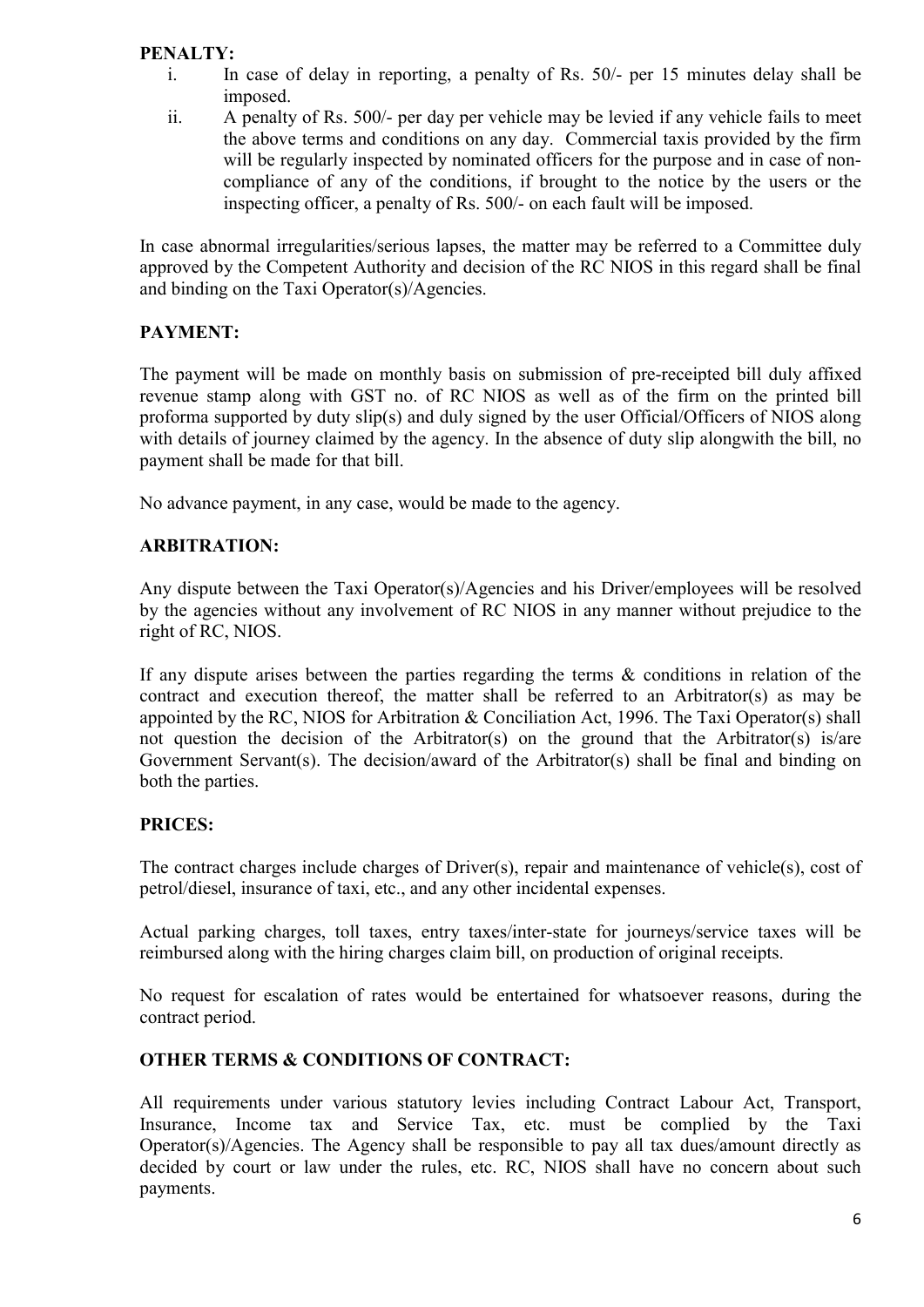The Agency will also be required to submit an undertaking along with the Technical bid stating that no legal suit/criminal case is pending against its proprietor or any of its Directors for any violation in PF Act/ESI Act/Labor Laws, Road Accidents, Traffic Rules, etc. or having been earlier convicted on the ground of moral turpitude or for violation of any other law and will provide details in case there no any suit/criminal case is pending.

Tax deduction at Source (TDS) and other applicable taxes will be deducted from each bill by RC, NIOS.

The Agency shall ensure proper and reasonable precautions during performance of their obligations and in the event of any loss being caused to RC, NIOS on account of negligence/dereliction of duties or performance of their obligations by the Agency or the Agency's staff, the Agency shall be liable to indemnify to RC, NIOS for such loss out of the insurance cover or otherwise.

The Driver/Staff deployed by the Agency for driving the vehicles should hold valid commercial driving license and be physically and mentally fit.

The Agency shall obtain adequate insurance cover for the vehicle, his staff and all bonafide passengers of the vehicle supplied pursuant to this tender. Further, the Agency shall be responsible for all injuries and accidents to such staff and bonafide passengers during the course of performance of the Agency's obligations pursuant to the tender.

All the vehicles supplied to RC, NIOS should fully comply with vehicle fitness requirements in the Visakhapatnam or in the State and all provisions of Motor/Vehicles Act, 1988 and rules made there under including other instructions/requirements issued/specified from time to time.

Taxi Operator must mention GSTN no. on bill claimed if applicable.

The GSTN no. of NIOS is 09AAATN4906C1ZT. (IGST)

## NOTICE OF TERMINATION OF THE CONTRACT:

The services of the Agency can be terminated by RC, NIOS without assigning any reason any time during the period of contract.

The services of the Agency can also be terminated without any notice in case of violation of any clause of the contract agreement such as failure to provide required vehicle, poor quality of vehicles, inadequate or untrained manpower provided or any other violation, wages not paid to the workers or paid less than minimum wages applicable under the relevant Act. In case, the Agency wants to discontinue the work, it will have to serve two months clear notice to RC, NIOS for termination of the contract.

#### JURISDICTION OF COURTS:

Any legal disputes will be subject to jurisdiction of Visakhapatnam Court only.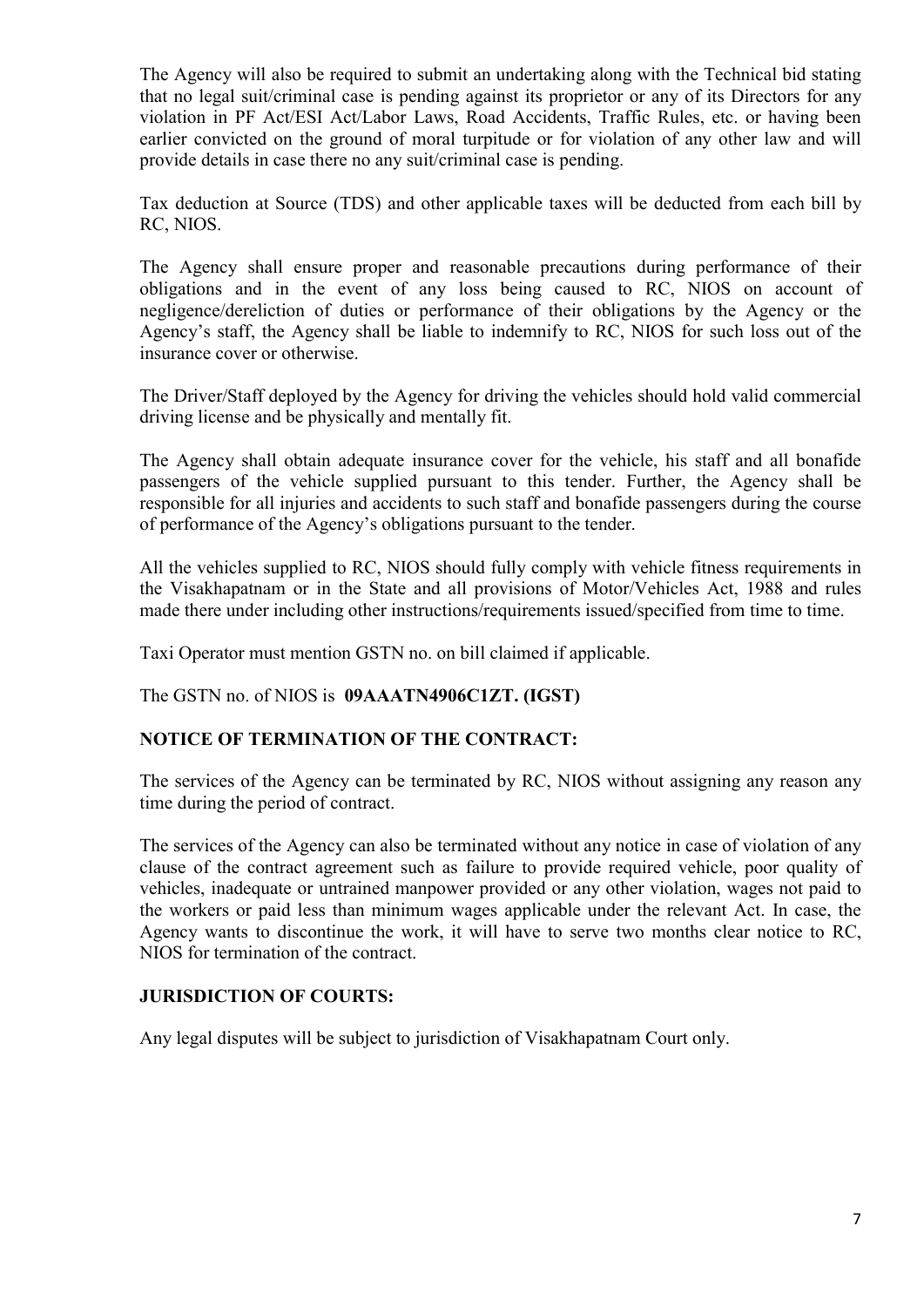## 5. PRICE SCHEDULE (TO BE UTILIZED BY THE TENDERERS FOR QUOTING THEIR LOWEST RATES)

The tenderers must quote their lowest rates in the Financial Bid form given at Annexure-II.

NIOS Regional Centre- Visakhapatnam reserves the right to accept or reject any or all the tenders without assigning any reason therof.

> Regional Director NIOS Regional Centre, Visakhapatnam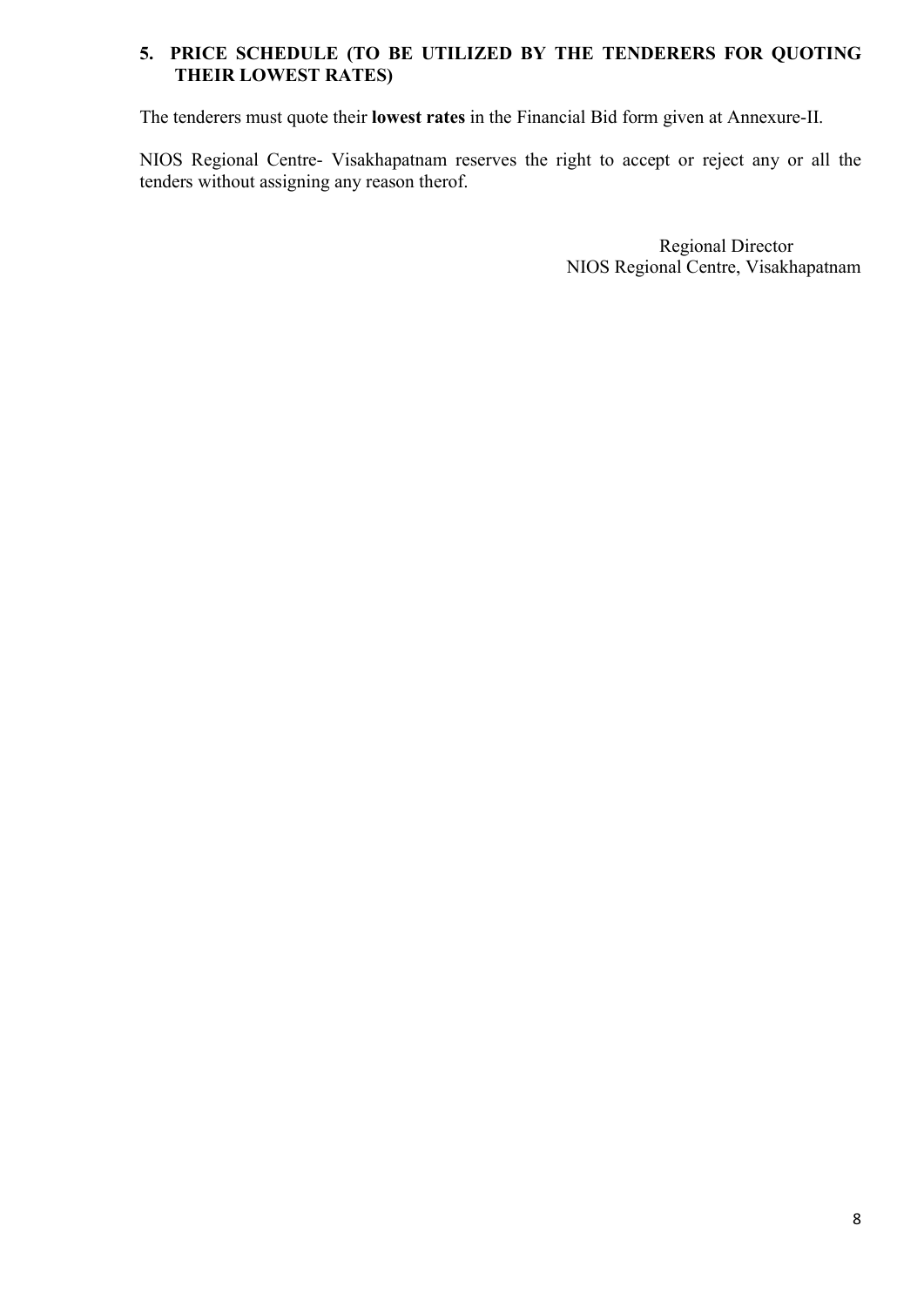# NATIONAL INSTITUTE OF OPEN SCHOOLING

Regional Centre – Vishakhapatnam, 5th Floor, B Block, VMRDA Complex, Siripuram, Visakhapatnam, Andhra Pradesh-530003

## PROFORMA FOR TECHNICAL BID FOR HIRING OF COMMERCIAL TAXI SERVICES

All Columns should be filled and documents should be enclosed in support of information.

| <b>Sl. No.</b> | Particulars to be given with Documentary                                                     | <b>Status (to be filled by the Tenderer)</b> |  |  |  |  |
|----------------|----------------------------------------------------------------------------------------------|----------------------------------------------|--|--|--|--|
|                | proof                                                                                        |                                              |  |  |  |  |
|                |                                                                                              |                                              |  |  |  |  |
| 1.             | Name of the Taxi Operator/Agency with                                                        |                                              |  |  |  |  |
|                | <b>Complete Address</b>                                                                      |                                              |  |  |  |  |
|                | Phone no.s: $(O)$ & (Mob)<br>Email:                                                          |                                              |  |  |  |  |
| 2.             | Constitution<br>of<br>the<br>Agency                                                          |                                              |  |  |  |  |
|                | Limited<br>Proprietorship/Partnership/Private                                                |                                              |  |  |  |  |
|                | Company/Public Limited Company                                                               |                                              |  |  |  |  |
|                |                                                                                              |                                              |  |  |  |  |
| 3.             | Registration No. of the Agency (Under State                                                  |                                              |  |  |  |  |
|                | Govt. or any other Act)                                                                      |                                              |  |  |  |  |
|                | (Please attach documentary proof)                                                            |                                              |  |  |  |  |
| 4.             | Name & Designation of the key/top official of                                                |                                              |  |  |  |  |
|                | the Agency with his/her Mobile Number.                                                       |                                              |  |  |  |  |
|                |                                                                                              |                                              |  |  |  |  |
| 5.             | Location of the Garage with Telephone no.                                                    |                                              |  |  |  |  |
|                | and full address                                                                             |                                              |  |  |  |  |
| 6.             |                                                                                              |                                              |  |  |  |  |
|                | Experience for providing taxi services for<br>various reputed organizations preferably to    |                                              |  |  |  |  |
|                | Government/Public<br>Sector<br>Undertakings/                                                 |                                              |  |  |  |  |
|                | Autonomous bodies/Companies. If so, give                                                     |                                              |  |  |  |  |
|                | complete details and attach a copy thereof.                                                  |                                              |  |  |  |  |
|                | minimum Last 2 Years.                                                                        |                                              |  |  |  |  |
|                |                                                                                              |                                              |  |  |  |  |
| 7.             | Total no. of Commercial vehicles of any                                                      |                                              |  |  |  |  |
|                | type/make dzire/indica/WagonR/i10/ Innova<br>registered not prior to 2015 available with the |                                              |  |  |  |  |
|                | Agency.                                                                                      |                                              |  |  |  |  |
|                | These commercial vehicles must be registered                                                 |                                              |  |  |  |  |
|                | in the name of the firm/owner.                                                               |                                              |  |  |  |  |
|                | (enclose copies of RCs). Should have                                                         |                                              |  |  |  |  |
|                | commercial vehicles of any type/ make                                                        |                                              |  |  |  |  |
|                | dzire/indica/Wagon R/ i 10/Innova.                                                           |                                              |  |  |  |  |
| 8.             | Name of the existing Clients whom the                                                        |                                              |  |  |  |  |
|                | Agency is providing commercial taxi services                                                 |                                              |  |  |  |  |
|                | on regular/ monthly basis with their name,<br>designation of the contact person and Mobile   |                                              |  |  |  |  |
|                |                                                                                              |                                              |  |  |  |  |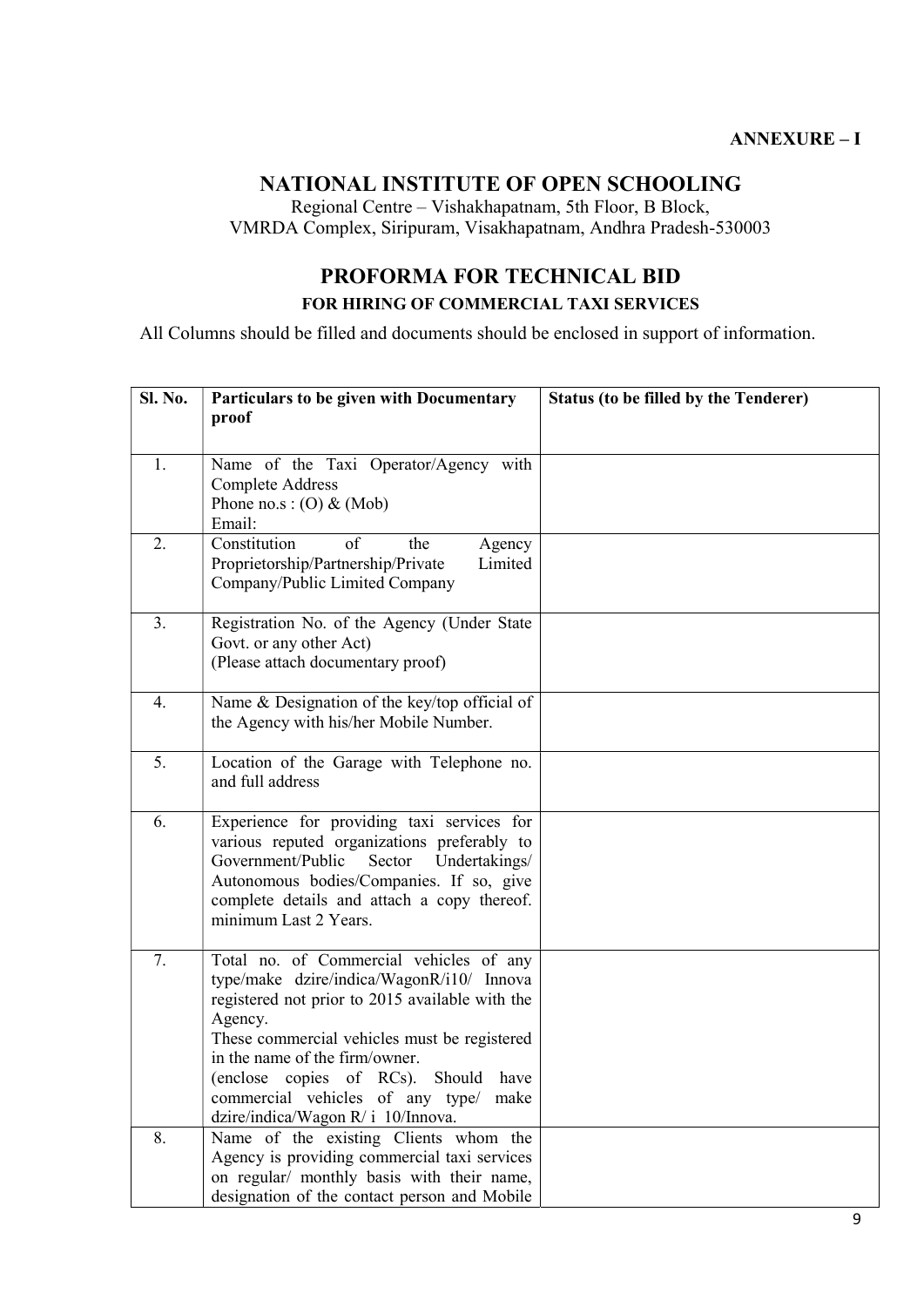|     | Numbers.                                      |                       |
|-----|-----------------------------------------------|-----------------------|
| 9.  | Minimum Average Annual Turnover of the        |                       |
|     | Agency                                        |                       |
|     | (Annual turnover should be minimum Rupees)    |                       |
|     | 3 lacs per year during the last 2 years i.e   |                       |
|     | 2019-20 & 2020-21.                            |                       |
|     | (Please enclose copy of Audited Statements of |                       |
|     | two years and Turnover Certificate from a     |                       |
|     | Chartered Accountant).                        |                       |
| 10. | IT returns of the Agency for the last 2       |                       |
|     | Assessment Years.                             |                       |
|     | 2019-20 & 2020-21                             |                       |
| 11. | Income Tax PAN No.                            |                       |
|     |                                               |                       |
| 12. | GST Regn. No.                                 |                       |
|     |                                               |                       |
| 13. | Details of EMD of Rs. 5,000/- (Rupees Five    | Demand Draft no.      |
|     | Thousand Only) being submitted herewith       | Dated                 |
|     |                                               | Amount                |
|     |                                               | Payee Bank and Branch |

## UNDERTAKING

I/we hereby submit an undertaking that no legal suit/criminal case is pending against me/us or any of my/our Directors for any violation if PF Act/ESI Act/Labour Laws, Road Accidents, Traffic Rules, Etc. or having been earlier convicted on the ground of moral turpitude or for violation of any other law.

> Signature of the Authorized Signatory With Official seal of the Agency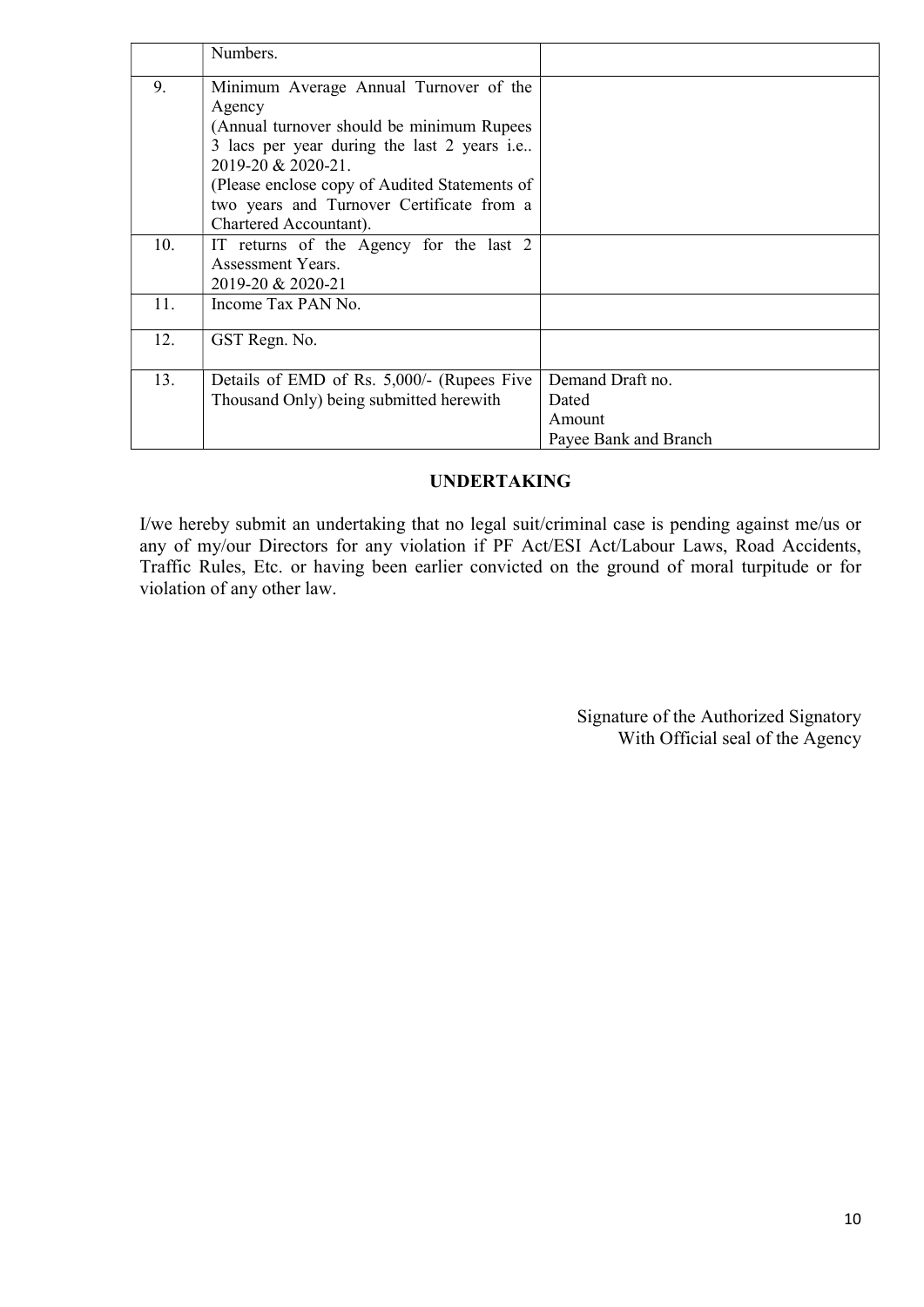## NATIONAL INSTITUTE OF OPEN SCHOOLING

Regional Centre – Vishakhapatnam, 5th Floor, B Block, VMRDA Complex, Siripuram, Visakhapatnam, Andhra Pradesh-530003

#### PROFORMA FOR FINANCIAL BID

1. Local journey :- (The journey performed in Visakhapatnam shall be treated as local journey)

| <b>Duty (Local</b><br><b>Basis</b> )                               | Rate for<br>WagonR/Santro<br>/i10 |           | Rate for<br>Indigo/Swift<br>Dezire/Toyota<br><b>Etios/Accent</b> |    | Rate for<br>Innova/Xylo/<br>Tavera/Honda<br>City/SX4 |           |
|--------------------------------------------------------------------|-----------------------------------|-----------|------------------------------------------------------------------|----|------------------------------------------------------|-----------|
|                                                                    | Non-AC                            | <b>AC</b> | Non-AC                                                           | AC | Non-AC                                               | <b>AC</b> |
| 40 Km & 4 Hrs                                                      |                                   |           |                                                                  |    |                                                      |           |
| 80 Km & 8 Hrs                                                      |                                   |           |                                                                  |    |                                                      |           |
| Rate for Extra<br>Km                                               |                                   |           |                                                                  |    |                                                      |           |
| Night Charges,<br>if any, after 10<br>p.m. onwards<br>(for Driver) |                                   |           |                                                                  |    |                                                      |           |

#### 2. Outstation Journey (Minimum 200 km per day)

| Duty                                                              | <b>Rate for</b><br><b>WagonR/Santro</b><br>/i10 |    | Rate for<br>Indigo/Swift<br>Dezire/Toyota<br>Etios/Accent |    | Rate for<br>Innova/Xylo/<br>Tavera/Honda<br>City/SX4 |           |
|-------------------------------------------------------------------|-------------------------------------------------|----|-----------------------------------------------------------|----|------------------------------------------------------|-----------|
|                                                                   | Non-AC                                          | AC | Non-AC                                                    | AC | Non-AC                                               | <b>AC</b> |
| Minimum<br>Charges for 200<br>km per day                          |                                                 |    |                                                           |    |                                                      |           |
| Rate for Extra<br>K <sub>m</sub>                                  |                                                 |    |                                                           |    |                                                      |           |
| Night Charges,<br>if any after 10<br>p.m. onwards<br>(for Driver) |                                                 |    |                                                           |    |                                                      |           |

Signature of the Authorized Signatory With Official seal of the Agency